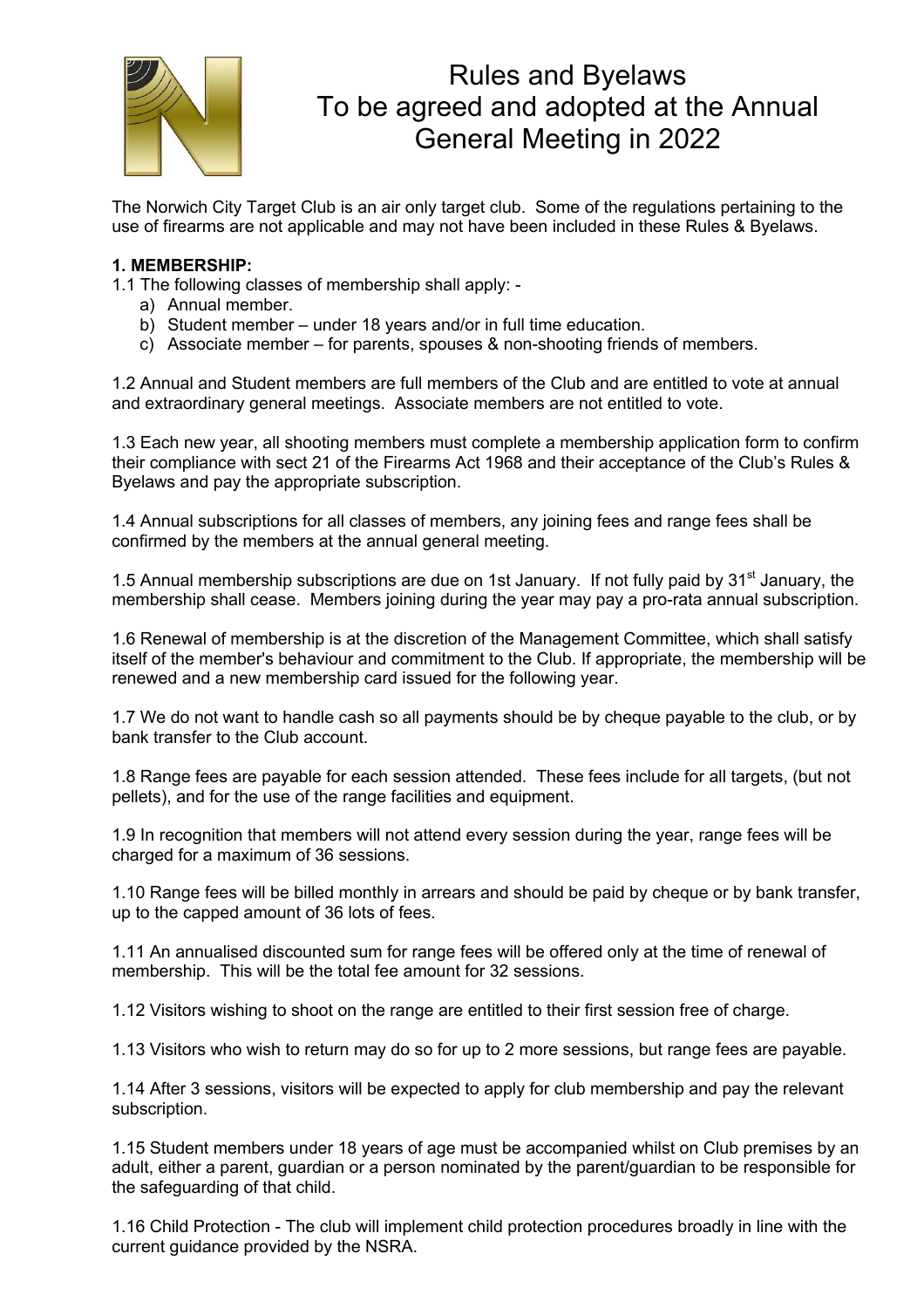# **2. ADMINISTRATION of the CLUB.**

2.1 If the Club has a President, they shall not be an ex officio member of the Management Committee but are free to stand for election to that Committee.

2.2 All correspondence for the Club shall be handed to the Secretary. No member except the Secretary may enter into or answer any correspondence on behalf of the Club without the express authority of the Chairman, the Secretary or the Management Committee.

2.3 In the event of any dispute over voting rights the Secretary or in his absence the Chairman of the meeting, shall determine who is entitled to vote at any Committee meeting, annual general meeting or extraordinary general meeting.

2.4 A register of all members past and present shall be kept by the Secretary in accordance with the General Data Protection Regulations Privacy Policy and may be inspected by any member, subject to giving reasonable written notice to the Secretary.

2.5 The Treasurer shall maintain the general accounts and ledger books of the Club and shall receive, or be notified of all monies paid by, or given to any member which is for the benefit of the Club.

2.6 Any member receiving any money on behalf of the Club must as soon as possible pass the same to the Treasurer, or other Club bank account signatories.

2.7The Club's financial year end date shall be 31<sup>st</sup> December.

2.8 Any member standing for election as an officer of the Club or member of the Committee must be proposed by two members and must give to the Secretary not less than two days before the relevant meeting his consent to stand for election.

2.9 Any member who is unable to attend an annual or extraordinary general meeting shall be entitled to lodge a proxy vote with the Chairman of the meeting provided that the proxy is confirmed in writing to the Secretary at least two days prior to the date of the relevant meeting.

2.10 The business of the annual general meeting shall be: -

- a) Apologies for absence.
- b) Approval of the minutes of the last annual general meeting.
- c) Matters Arising from those Minutes.
- d) General reports covering the preceding year and the present state of the Club and its members.
- e) Presentation and acceptance of the accounts for the preceding financial year.
- f) Appointment of auditors.
- g) Confirming membership subscriptions, joining fees, range fees and visitors' fees for the coming year.
- h) Election or re-election of President.
- i) Election of Chairman.
- j) Election of Secretary.
- k) Election of Treasurer.
- l) Election of Management Committee Members.
- m) Consideration of any recommendations by the outgoing Management Committee for changes to the Constitution.
- n) Consideration of any item(s) of business notified in writing to the Secretary by any member not later than four weeks before the date of the annual general meeting. Before any such item is placed on the agenda for discussion it must be proposed as an item for inclusion on the agenda for the annual general meeting by at least two members of the Club.
- o) Any other business at the sole discretion of the Chairman of the meeting. Any matter discussed under "any other business" may only be for consideration or recommendation and must be ratified at a future meeting of the new Management Committee, or (where necessary) at a future annual general meeting or extraordinary general meeting.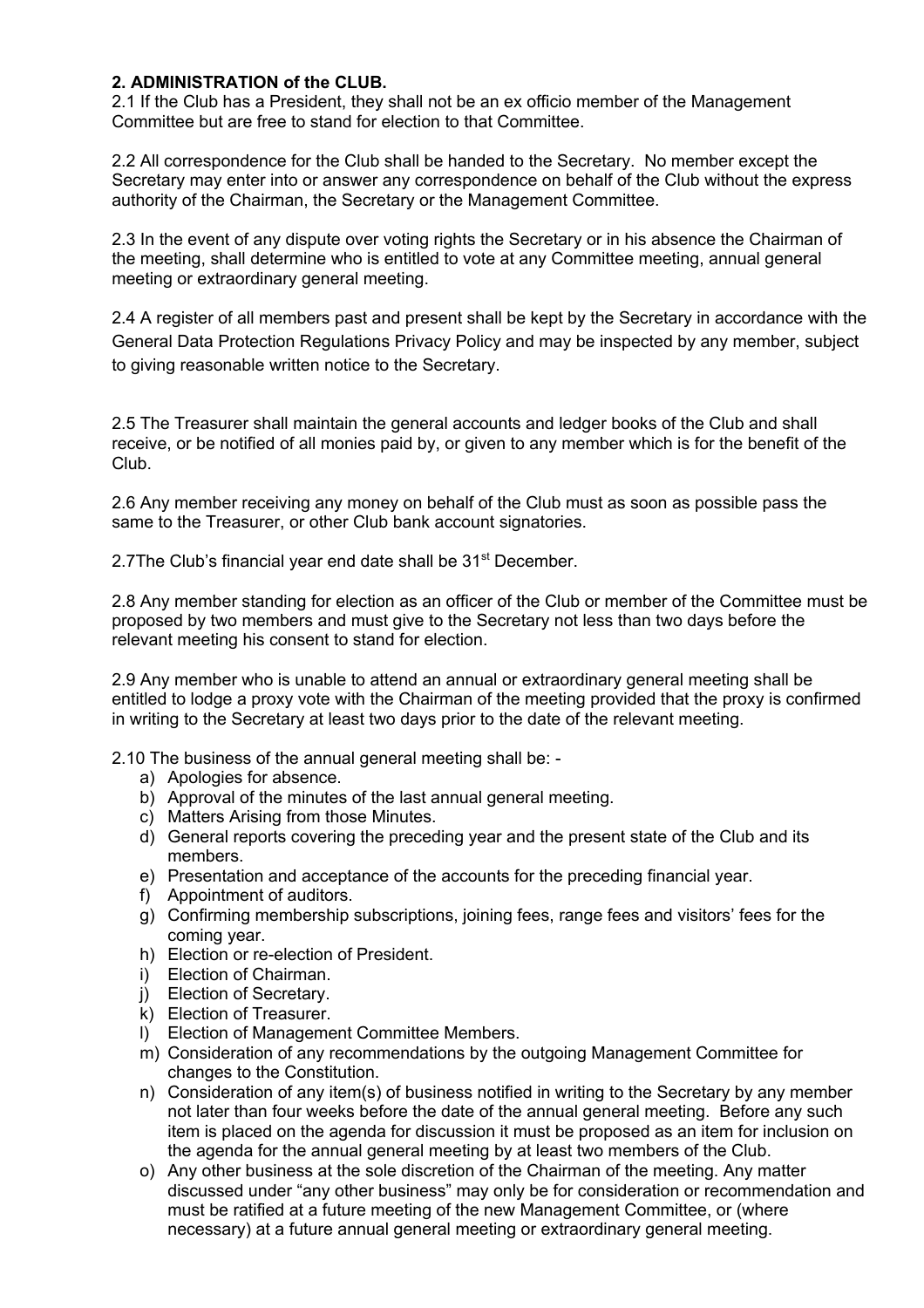2.11 A member of the Management Committee may be removed from office by a motion supported by at least two-thirds of those present and voting at an extraordinary general meeting.

## **3. MANAGEMENT COMMITTEE.**

3.1 The Secretary shall give to all Committee members at least 14 days' notice of each meeting of the Management Committee, such notice to be by email or in writing.

3.2. The Secretary shall agree the agenda of each Management Committee meeting with the Chairman not less than 14 days prior to the meeting. The agenda for the meeting shall be distributed to the members of the Committee not less than 7 days before the meeting.

3.3 The business at Management Committee meetings shall be: -

- a) Apologies for absence.
- b) Approval of the minutes of the last meeting.
- c) Matters arising from those minutes.
- d) Specific items placed on the agenda for consideration, recommendation or ratification.
- e) Consideration of applications for membership.
- f) Recommendation for the annual general meeting of membership fees for the coming year.
- g) Any other business at the discretion of the Chairman of the meeting.
- h) Any matter discussed under "any other business" may only be for consideration or recommendation and must be ratified at a future Management Committee meeting or at a general meeting.

3.4 Any member may address a meeting of the Management Committee in person upon written application to the Secretary. The Committee shall hear the member at its next meeting provided that the application is received by the Secretary at least 14 days prior to that meeting.

3.5 Any member may make written representations to the Management Committee upon any matter relevant to the management of the Club. Such representations shall be addressed to the Secretary who will place them before the Management Committee at its next meeting. Such representations must be received by the Secretary at least 14 days prior to the meeting at which they are to be considered.

3.6 The Management Committee may incur liabilities and pay any accounts on behalf of the Club.

3.7 The members of the Committee are hereby indemnified by the Club in respect of: a) Any liability reasonably and properly incurred by them on behalf of the Club; and b) All claims which may be made against them as a result of any death, injury, disability or damage to property arising from the Club's activities on the Club's property or on any other property or elsewhere, claims brought under Occupiers' Liability legislation and claims in nuisance.

3.8 The Management Committee shall ensure that the Club has the benefit of appropriate and adequate insurance in respect of all relevant risks.

3.9 The Management Committee may recommend by way of a resolution for consideration and ratification at an annual general meeting, or at an extraordinary general meeting called for that specific purpose, changes to membership fees, range fees, any other Club charges levied upon its members or upon other users of its facilities.

3.10 Applications for membership shall be placed before the Management Committee whose decision to approve, reject or defer any such application shall be final.

3.11 Any Management Committee member who is unable to attend a Committee meeting shall be entitled to lodge a proxy vote with the Chairman so long as the proxy is confirmed in writing to the Secretary at least two days prior to the date of the relevant meeting.

3.12 In accordance with clause 10.5 of the constitution, subject to ratification by the Club in annual general meeting, the Management Committee may add, amend or delete any clause contained within these byelaws. Any such change must be supported by at least two-thirds of the members of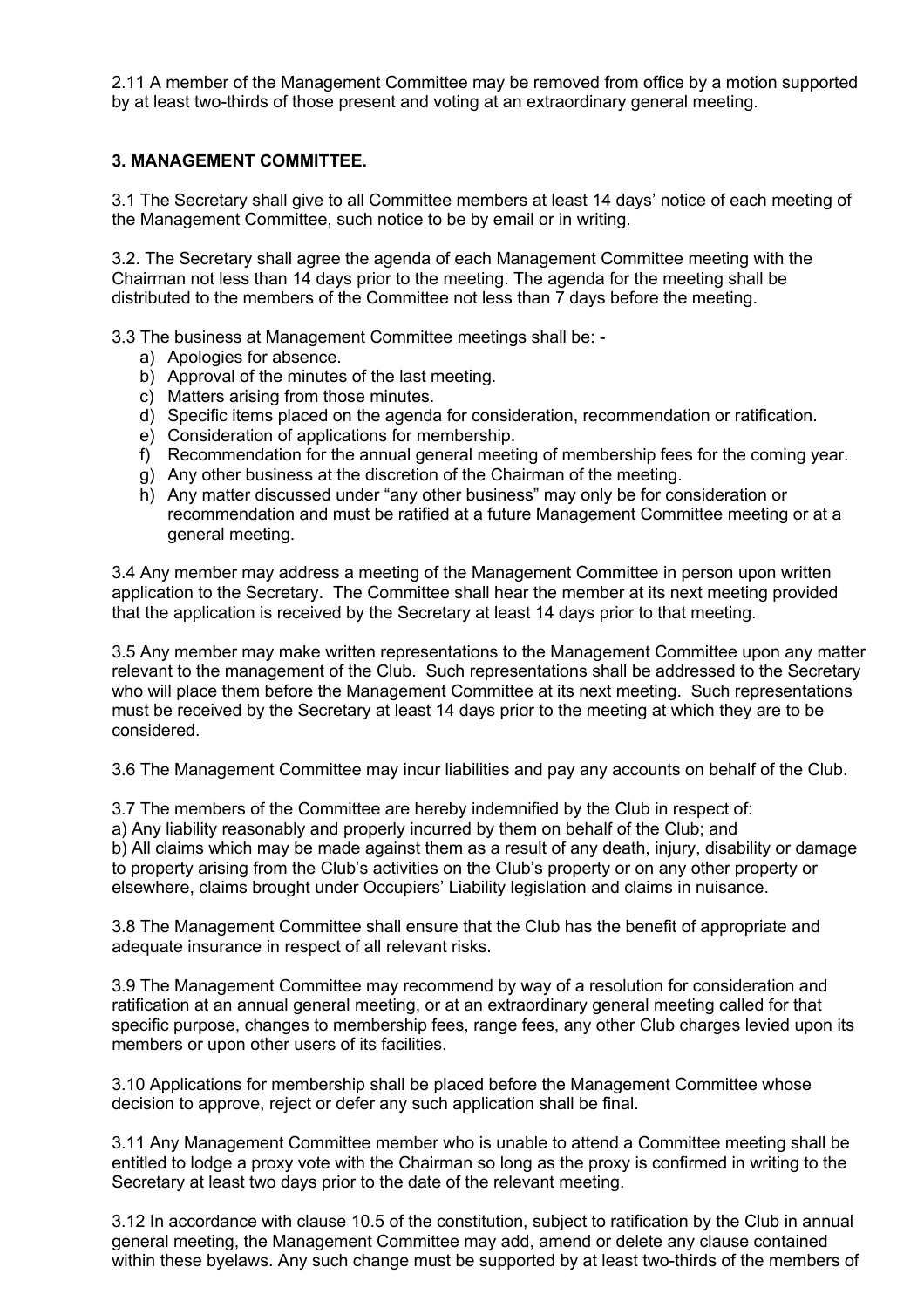the Management Committee. Any proposal for such addition, amendment or deletion shall be published to the Club membership by a notice displayed at the Club premises for not less than four weeks immediately preceding the date of the meeting at which the proposal will be considered.

3.13 All members shall be deemed to have been notified of any addition to, amendment of or deletion from these byelaws, or of any other matter over which the Management Committee has jurisdiction once a written notice thereof, signed by the Chairman or in his absence by the Secretary is displayed at the Club's premises.

# **4. THE RANGE and SAFETY:**

4.1 The range will be open for use by members only at the times specified. At least 2 adult members must always be present during any shooting session.

4.2 The Club has broadly adopted the Standard Safety Rules issued by the NSRA, subject to amendments necessary to reflect the particular circumstances of the Club.

4.3 The Safety Rules below, or as amended, shall be displayed on the Club noticeboard, and at the Club's ranges, at all times when the Club's facilities are in use.

The Range Officer must:-

- Confirm that the range is secure and that all equipment is in place prior to any guns being uncased.
- Give permission that firing may commence.
- Ensure all shooters insert breech flags and lay down guns before targets can be changed.
- Before leaving the range, arrange for a suitably responsible person to deputise until they return.
- Ensure at the end of the session, all guns are safe and cased before clearing up commences.
- Ensure commands (or those of their deputy) are obeyed without fail.

Shooters must:-

- Be muzzle aware and never point their gun at something they don't want to shoot only towards the target area.
- Not commence firing until the RO gives permission.
- Raise their hand to notify the RO of any problem whilst shooting.
- When not shooting, ensure their uncased gun is always unloaded with a breech flag in place.
- Never put down and leave a loaded gun; always make it safe and flag the breech.
- Listen to and obey the Range Officer.
- Cease Fire immediately that command is given.
- Never move in front of the firing points without permission.

4.4 Every person using the Club's facilities must at all times abide by the Safety Rules and the Range Officer's orders.

4.5 Young people under 18 years and over 14 years of age must be accompanied and supervised by a parent, guardian or other adult (see clause 1.7 above). Children under 14 years of age will not normally be allowed on the range.

4.6 Generally, only air or  $CO<sub>2</sub>$  powered guns with a muzzle energy of less than 6 ft lb (8 joules) may be used. If higher powered rifles (up to 12 ft lb) are to be used, approval from the Range Officer must be obtained and their directions followed on each occasion.

4.7 Replica firearm airguns are not permitted to be used on the range, nor are steel or plastic projectiles.

4.8 If members wish to use an electronic target system, on each occasion, approval must first be obtained from the Range Officer, who must be satisfied that its operation is understood and a sufficient standard of accuracy has been reached to avoid any damage to the equipment.

4.9 If all lanes are occupied and members are waiting to shoot, the Range Officer shall make a roster such that no one has to wait more than an hour, (or other lesser period depending upon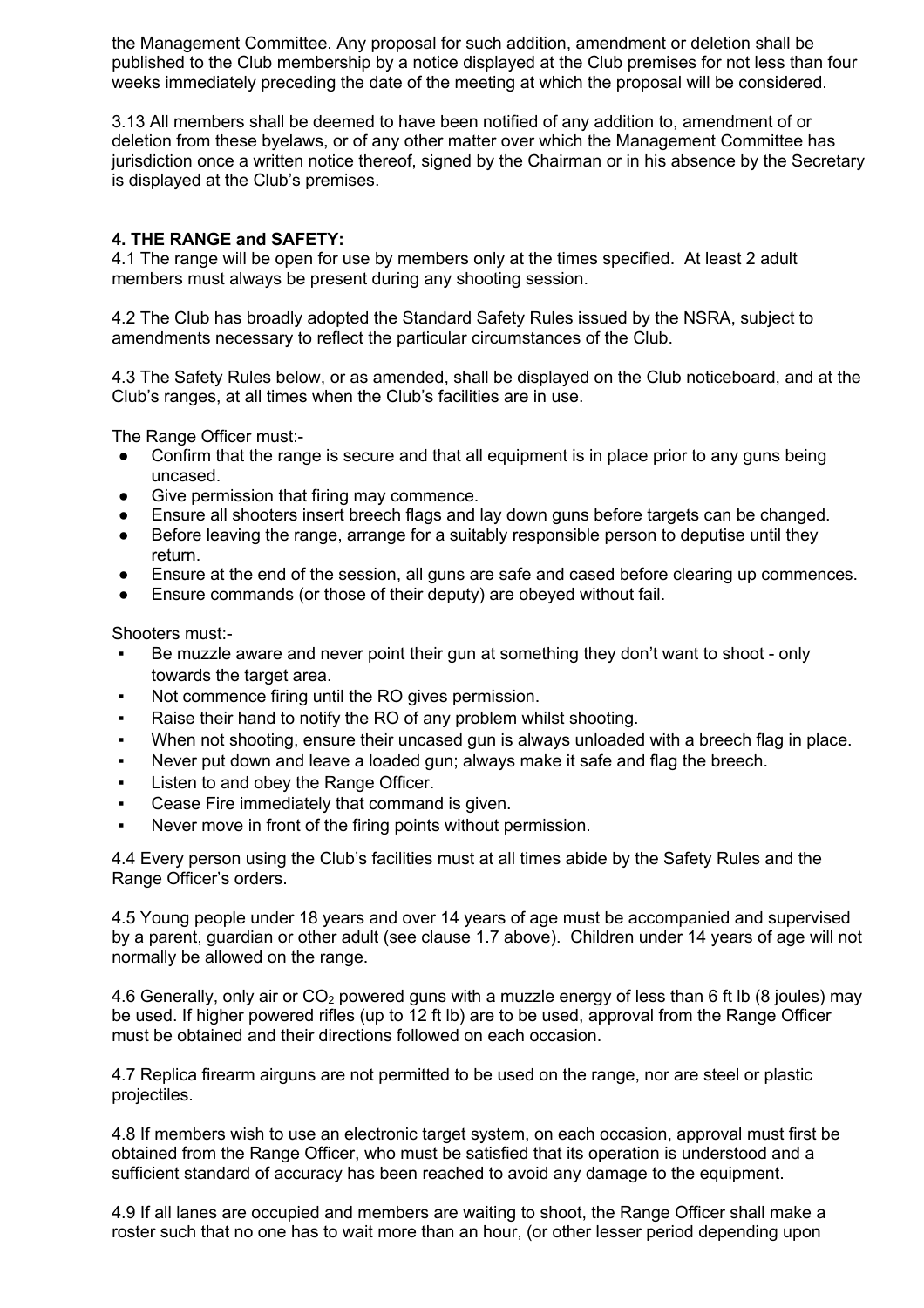numbers) for their turn. Members asked to finish shooting and move from the range, shall do so willingly.

4.10 Shooters shall assist in the setting up of the range and ensure that the firing point is left in a clean and tidy condition when they have finished shooting. They shall also assist in the clearing of the range when shooting has finished for the day.

## **5. RANGE OFFICERS:**

5.1 Range Officers will be appointed by the Management Committee and will be responsible for the conduct of shooting during the session of which they have charge.

5.2 The Range Officer on duty is authorised to act as the Management Committee's representative on the range when shooting is in progress.

5.3 Range Officers' periods of duty shall be set out in a rota and posted on the Club's noticeboard, or as decided by any member of the Management Committee who is present. If a Range Officer is unable to be present on the range during the whole of his duty period, he is responsible for arranging for a suitably qualified person to act as Range Officer in his absence.

5.4 Range Officers will ensure all shooters, including visitors, are logged in the Registers, and will account for all monies taken and keep accurate records of all sales made.

5.5 Range Officers will be asked to sign for all Club keys which they must keep safe. No copies of Club keys will be made without the permission of the Chairman or Secretary. Loss of keys must be reported at once.

5.6 If deemed necessary by the Management Committee, Range Officers will be expected to undergo training, including safety aspects.

5.7 Range Officers shall ensure that the filling of compressed air and CO<sub>2</sub> reservoirs is carried out in a safe manner.

#### **6. VISITORS and TASTER SESSIONS:**

Visitors wishing to shoot at the Club may do so, subject to the following conditions: -

6.1 The visitor must be accompanied and supervised at all times by an experienced adult member of the Club or the Range Officer.

6.2 On each occasion, visitors must pay the appropriate fees and log into the range Registers with their details to declare their compliance with Section 21 of the Firearms Act 1968.

6.3 A visitor may only attend the range three times in any year, after which the Management Committee may request that the individual applies for membership.

6.4 When required, appointments for Taster Sessions will be made available on the last Tuesday of the month. The first session attended will be free of charge. If a visitor has had a free taster but still wants to revisit to gain more experience, they can apply for up to 2 more sessions, but normal range fees will apply.

6.5 Experienced target shooters who might like to join, but don't want/need a taster session should email their details and arrangements will be made for them to come along and meet everyone on a normal club night.